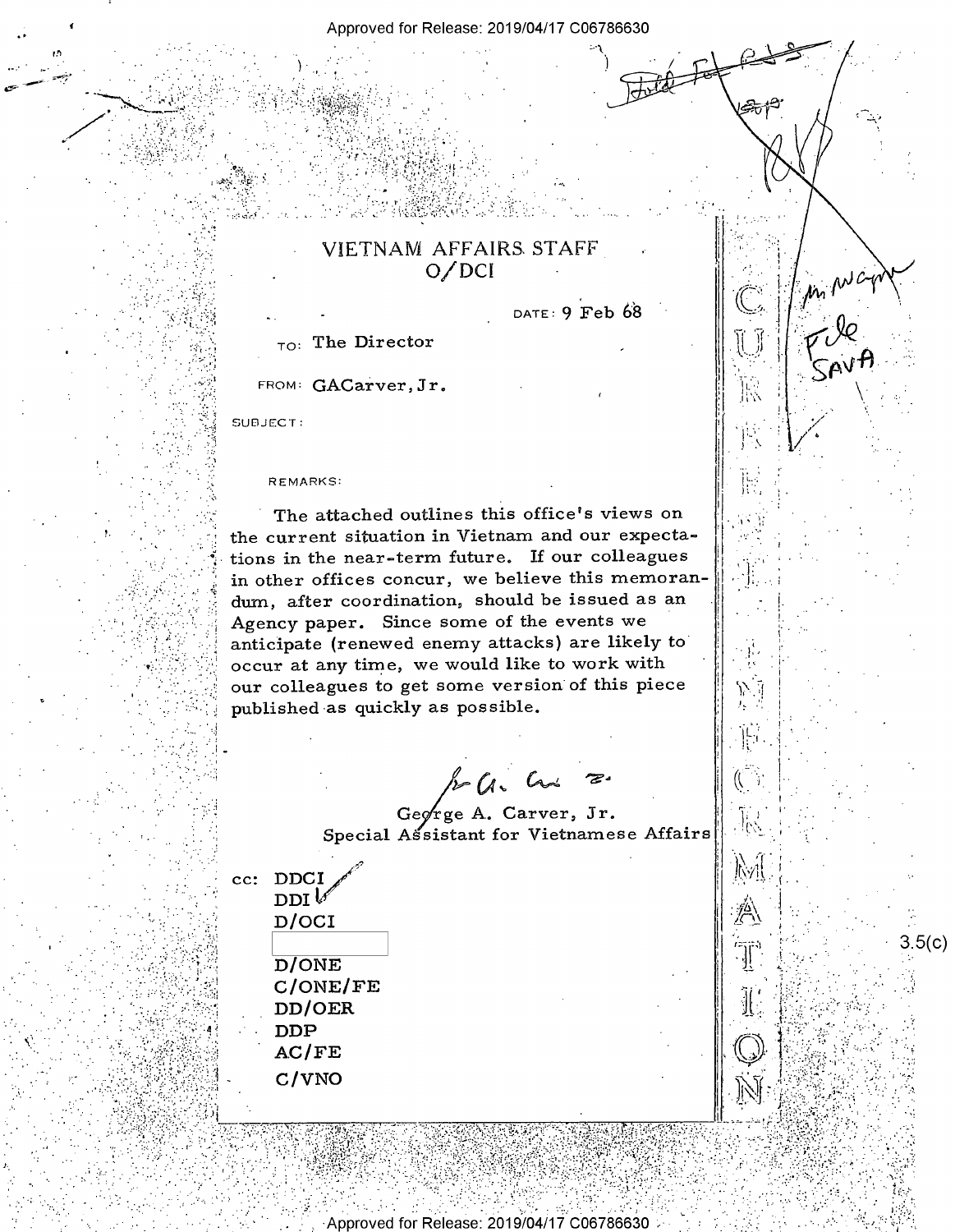## 9 February 1968

## MEMORANDUM

.

I I

I

'A.

6' '

~- ;.'J Ii' 1; "'.'|-1|'

I - -

\_

'

۰,

SUBJECT: The Current VC Campaign

Recent enemy activity must be reviewed with framework of over-all aims of winter-spring campaign -- to break will of  $U.S.$  to continue the war and create conditions favorable for a settlement on Communist terms. In this context, winter phase of campaign (Oct - Jan) was intended to set stage for "decisive" period of war during spring phase. The winter phase was characterized by major operations in outlying areas (Dak To, Loc Ninh) to engage U.S. mobile forces, coupled with attack on US-GVN bases and administrative centers and intensive guerrilla pressure against the pacification program. It also included preparation for a major (conventional) warfare campaign of climactic character in Khe Sanh and general DMZ area. These activities were accompanied by . political and subversive actions preparatory to a general uprising in urban areas.

The Tet offensive represents the beginning of the spring phase -- which our adversaries seem to regard as the decisive stage of the war. There is abundant evidence to demonstrate that this phase aims at a general offensive \_: combined with a 'general uprising" through which the VC hope to inflict major defeats on U.S. forces, disintegrate the Vietnamese forces, and collapse the GVN. The Communists believe success in these efforts will create irresistible



\_..\_-\_\_\_..\_\_c,,\_-\_....\_..\_.\_\_. p \_.\_\_,\_ \_ \_k\_\_\_ 6 \_ H\_,.M\_\_\_\_,\_\\_\_\_\_\_\_,\_\_\_\_~

<sup>I</sup>fi lb' ~I-"1;  $\bullet$  Approved for Release: 20  $C 06786630$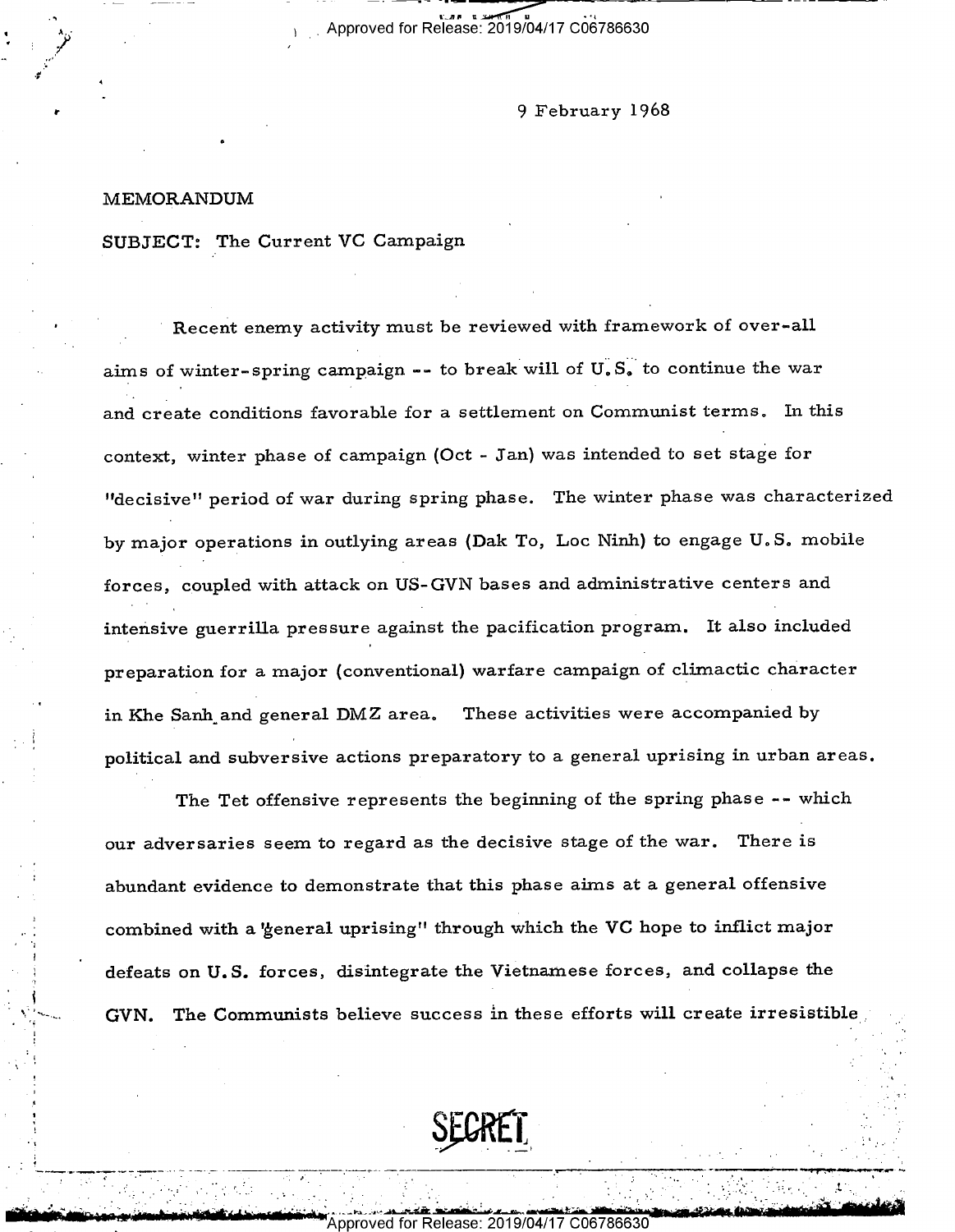international and domestic pressures on the U.S. to neogitate, on Communist terms, probably by mid- 1968. <sup>~</sup>

The evidence on the immediate objectives of the Tet campaign is less complete, and thus subject to varying interpretations. Some reports suggest the Communists hoped for immediate success on one throw of the dice -- to instigate a full general uprising and seizure of power in all areas simultaneously. If this is correct, their ability to sustain their effort only in portions of a few cities and the heavy losses they have suffered could be construed as marking a colossal failure, the magnitude of which might stun the Communist leadership and deal it a psychological and material blow from which it may never recover.

On the other, hand, other reports, a careful reading of the basic documents pertaining to the winter-spring campaign, and analysis of the pattern of recent operations, suggest that the Tet offensive may have been intended merely as the spectacular initial onslaught of a sustained offensive with the "general uprising" as an ultimate, rather than the immediate goal. This interpretation seems the more plausible for a number of reasons.

First, it seems highly unlikely that the Communists really expected, in committing only about half their forces, to seize and hold indefinitely a significant number of the major urban areas in the face of US-ARVN mobility and firepower. The limited selection of targets actually struck in each city, the oft-indicated short duration of the attack (3, 5, or 7 days), and the general absence of followthrough or withdrawal plans, all suggest the aim of the initial onslaught was to



- .. .. - :. - \_ /. ~\_;. .. -- -I . .- -' - ~, ~..- . '. \_ .

سمينينينينينينينينينينين "Approved for Release: 2019/04/17 C06786630.

 $\cdots$  , and  $\cdots$ 

-=..s--..-=-\* 1---=--"---I»-=-'\*

| . \_ .

\_\_

'

\_,,..-....\_.. \_v\_.-.\_,, ,-\_-»-\_.-\_ \_' '-\_\_' \_'\_

<u>- 7433 - 74 Felix Comment de Sta</u>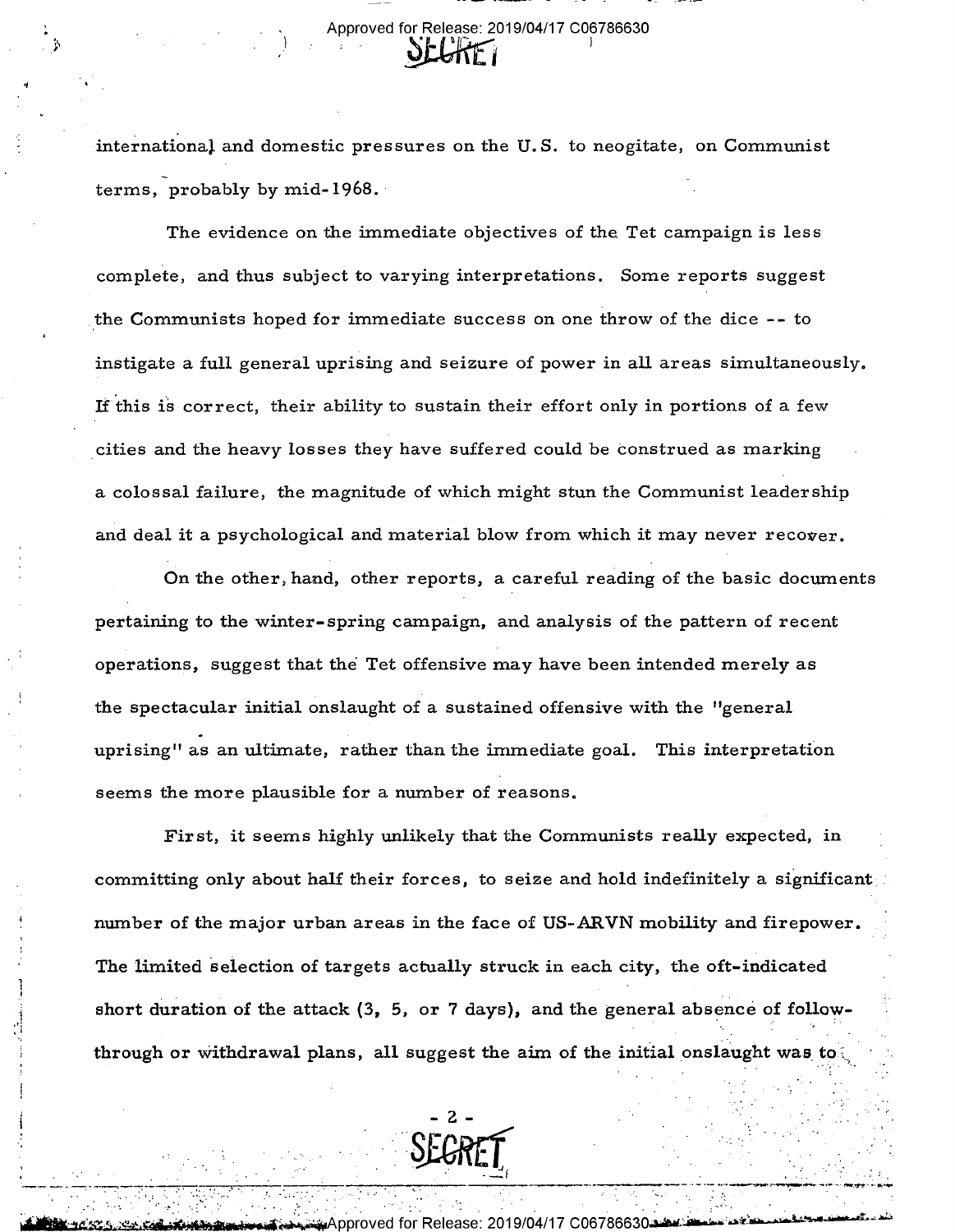\_\_\_\_ \_\_\_\_. \_\_\_ 1\_\_t-Q 1—\_\_\_;:\_'- - H — v'\_

 $\mathcal{A}$  and  $\mathcal{A}$  is a interval of  $\mathcal{A}$  in the set of  $\mathcal{A}$ 

. 1

 $\tilde{\phantom{a}}$ 

1/

'1

I,

!

i

\_.\_,',,,.,.\_-.\_i\_-\_.\_'\_-\_\_ \_;.\_\_\_\_---¢.v».,.\_\_.i\_\_\_-'\_..-.\_...T\_v\_\_- - -~\_-— »--» <sup>V</sup>

'

achieve maximum psychological impact. The Communists made some preparations for the contingency of success, but these generally do not seem to have reflected the thoroughness one would have expected if they were confident of complete victory.

They have, however, created conditions which are not altogether unfavorable for the attainment of the basic objectives of their winter-spring campaign. They have dealt a severe psychological blow to the urban population -- much of which had sought sanctuary in the cities from the terrors of the war in the provinces. While it is true that the urban populace did not rise against the GVN, neither did it rush to the GVN's defense. The Communist attacks have resulted in widespread devastation and imposed vast new economic and social burdens on an already overtaxed GVN administration. They have also inflicted significant damage on US and ARVN military installations and materiel, and tied allied military forces down in an effort to restore security to urban areas, to some degree at the expense of protecting pacified areas. These limited accomplishments may have represented the minimurn objectives of the Tet offensive.

There are numerous indications that the Communists intend to continue their pressure in many areas, probably in concert with major operations in the Khe Sanh - DMZ region. In that sector, North Vietnamese units comprising two divisions are probing outposts of the Khe Sanh base camp while extending their entrenchments in siege-like action. Another two divisions appear to be preparing for action against U.S. positions in the central ]and eastern DMZ area.



--- .

<sub>ે.</sub> ્રં.ૂ.Approved for Release: 2019/04/17 C06786630:

\_ ' \_\_ '

y

" '

, which is a set of . We also the interaction of the set of  $\mathcal{A}$  , and  $\mathcal{A}$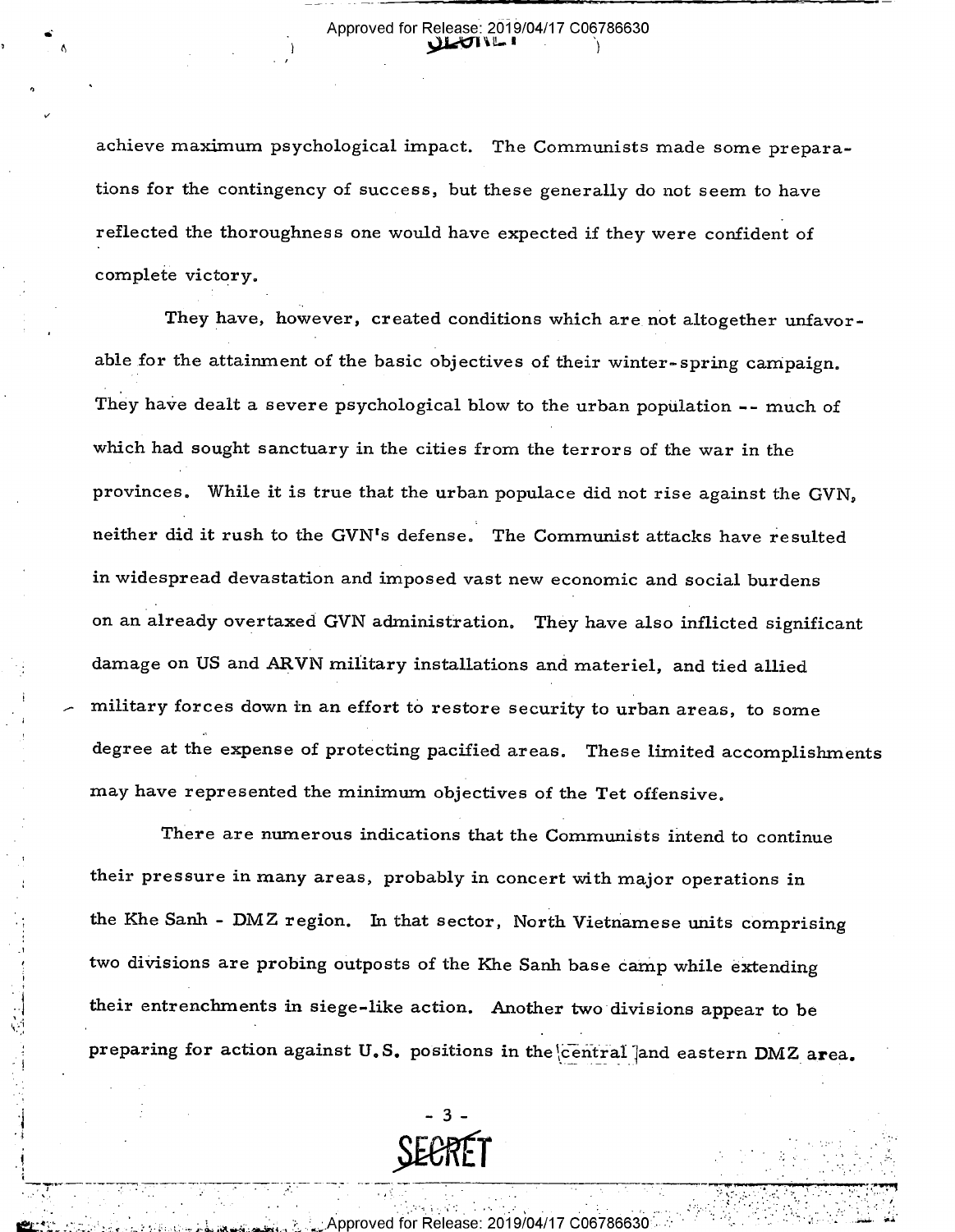-J

In the coastal plain, strong Communist forces -- two or three regiments - remain in the districts surrounding Quang Tri city, and U.S. officials expect further attacks there. Another regiment or two are in the vicinity of Hue, and may attempt to reinforce those units still contesting allied control for that city. In Quang Nam province, the North Vietnamese 2d Division, reinforced by the 31st Regiment of the 341st'Division and possibly the 4th Regiment, has moved into the area between Hoi An and Danang, and may attempt strong attacks against either or both of these cities. Communist local forces reportedly remain close to the cities-of Tam Ky and Quang Ngai.

In II Corps, all three regiments of the North Vietnamese 1st Division are now located near Dak To, and major action appears imminent. Reports from Darlac province indicate that the North Vietnamese 33d Regiment is being reinforced by the 95 B Regiment from Pleiku and that new attacks are expected. In the central coastal provinces, Qui Nhon and Nha Trang anticipate mortar attacks, but no major ground assaults. Two or three battalions are reported west of Tuy Hoa in Phu Yen province, however, and new attacks are expected.

In III Corps, the 7th Division apparently remains in northern Binh Duong province with the mission of maintaining pressure on bases of the U.S. 1st and 25th Divisions. The status of the 9th Division is not clear; major elements have been reported in the area north of Saigon, but there are indications that others are located further north in Binh Long province. The 5th Division, which attacked Bien Hoa, has disengaged and may have withdrawn temporarily to regroup.



4

 $\ddot{\phantom{0}}$ 

)

 $\bar{ }$  $\cdot$ I  $\cdot$ 

"

--\_-%- ..\_'.--...\_-\_\_. -\_' - -- '

 $\mathcal{P}_\text{c}$  . In this case of the set of the set of the set of the set of the set of the set of the set of the set of the set of the set of the set of the set of the set of the set of the set of the set of the set of th

proved for Release: 2019/04/17 C06786630  $\mathbb{Z}^\infty$  at a summing the set of the set of the set of the set of the set of the set of the set of the set of the set of the set of the set of the set of the set of the set of the set of the set of the set of the set o

\*

\_ - ~~-~ 7 \_~- .\_....\_.. \_\_ \_ n n ...\_. \_.\_--,,,\_ , , \_.\_\_ W \_.---..\_., - - .\_ "7 -\_.,.<,.\_. ,-\_ 'B \_\_ ,

' \_ M \_ WE - WE ALL A WE ARE A WARD AND THE MAIL AND THE MAIL AND THE MAIL AND THE MAIL AND THE MAIL AND THE M

'California' - '' - i

. .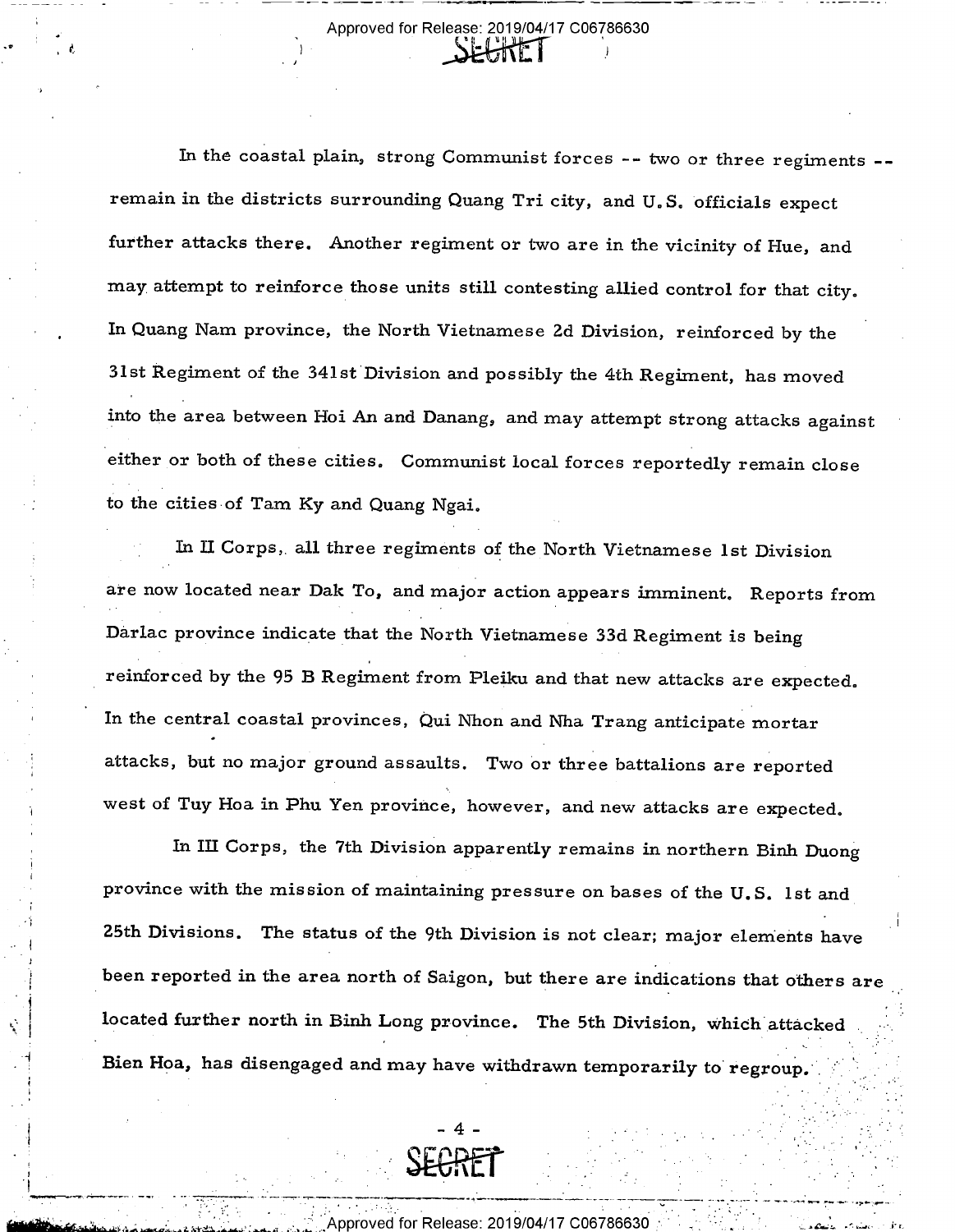In IV Corps, Viet Cong concentrations continue to be reported in the immediate vicinity of several province capitals, maintaining limited pressure through sporadic mortar attacks.

A number of reports from various parts of South Vietnam indicate that new attacks will occur in the period between 9 and 15 February; the most frequently mentioned date is the 10th. Such attacks could be mounted in any of the areas mentioned above, and at least some probably will materialize. These actions would be intended to further disrupt allied control in the cities, to demonstrate the ability for repeated attacks, and thus to further intimidate the populace and thus contribute to the ultimate goal of a general uprising.

One ominous aspect of the current posture of the enemy military forces is their apparent implantation in the immediate vicinities of the district towns and province capitals. This pattern, consistently reported in most parts of the country, suggests that the Communists have moved into and asserted authority over the rural populace in formerly pacified areas. The current flow of refugees into district and provincial capitals may be further evidence of this; the refugees could be fleeing their homes for fear of allied air attacks on the Communist forces occupying their hamlets.

Several documents have suggested that the winter-spring campaign entailed the creation of new guerrilla forces. A number of recent reports indicate that the Viet Cong are organizing and arming new guerrilla elements, both in the cities and in adjacent hamlets. Since Communist plans for the general uprising must have provided for arming additional guerrilla and militia elements, these reports are plausible. Some reports have suggested that these newly

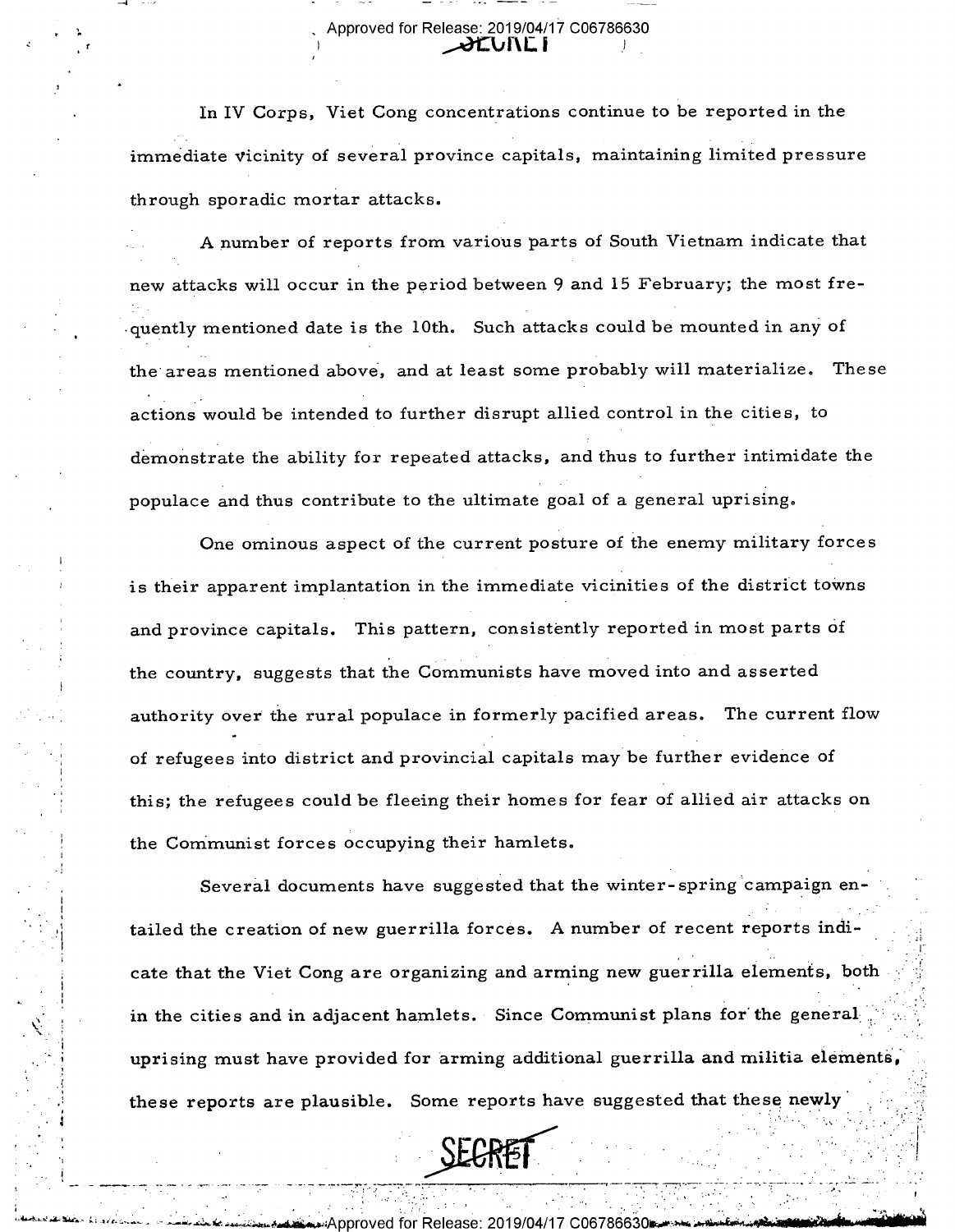<sup>1</sup>\_>\_

 $\cdot$   $\cdot$ 

0 <sup>v</sup> I

r III e an an Italia an an Italia an Italia an Italia an Italia an Italia an Italia an Italia an Italia an Ita

 $^{\circ}$ 

 $\blacksquare$  .

organized guerrillas will be used in renewed attacks on the cities. The fragmentary nature of available information precludes a firm estimate of the numbers that may be involved, but it is conceivable that they may be sufficient to offset , at least in part, the heavy losses incurred' by the Viet Cong in their recent attacks. While the quality of such elements would be low, they could be used as replacements for the depleted main and local force units.

There are indications that the intensified offensive in South Vietnam may be coupled with some form of air action by the North Vietnamese Air Force, by ground attacks in Laos, and possibly by terrorist attacks on U. S. bases in Thailand. Recent unusual flight activity by North Vietnamese MIG-21's, and AN-2's, and the movement of IL-28's from China back into the Hanoi area could be indicative of preparations for some new form of hostile air action. Reports from Laos indicate impending Communist attacks against government . installations in the north (e. g. Site 85) and south (e. g. Saravane). Some reports say Saravane is to be attacked on the l0th or 12th -- a timeframe coinciding with the indicated new wave of attacks in South Vietnam. Reports from Thailand reflect rumors of impending terrorist action against U.S. air bases. While the Communists have not previously reflected the interest in, or the capability for such far-flung coordinated actions, an attempt in this direction would not be inconsistent with the general concept of distracting attention from the main theater of operations and exercising all available capabilities in order to decisively alter the situation in the Communists' favor.

-6-

www.mandragram.com.sum.sum.sum.sum.com/

ا Approved for Release: 2019/04/17 المختصمين بمستقل بالمجموعين بمستقل المجموعين المستقلة المتفاوت المستقلة المجموعي